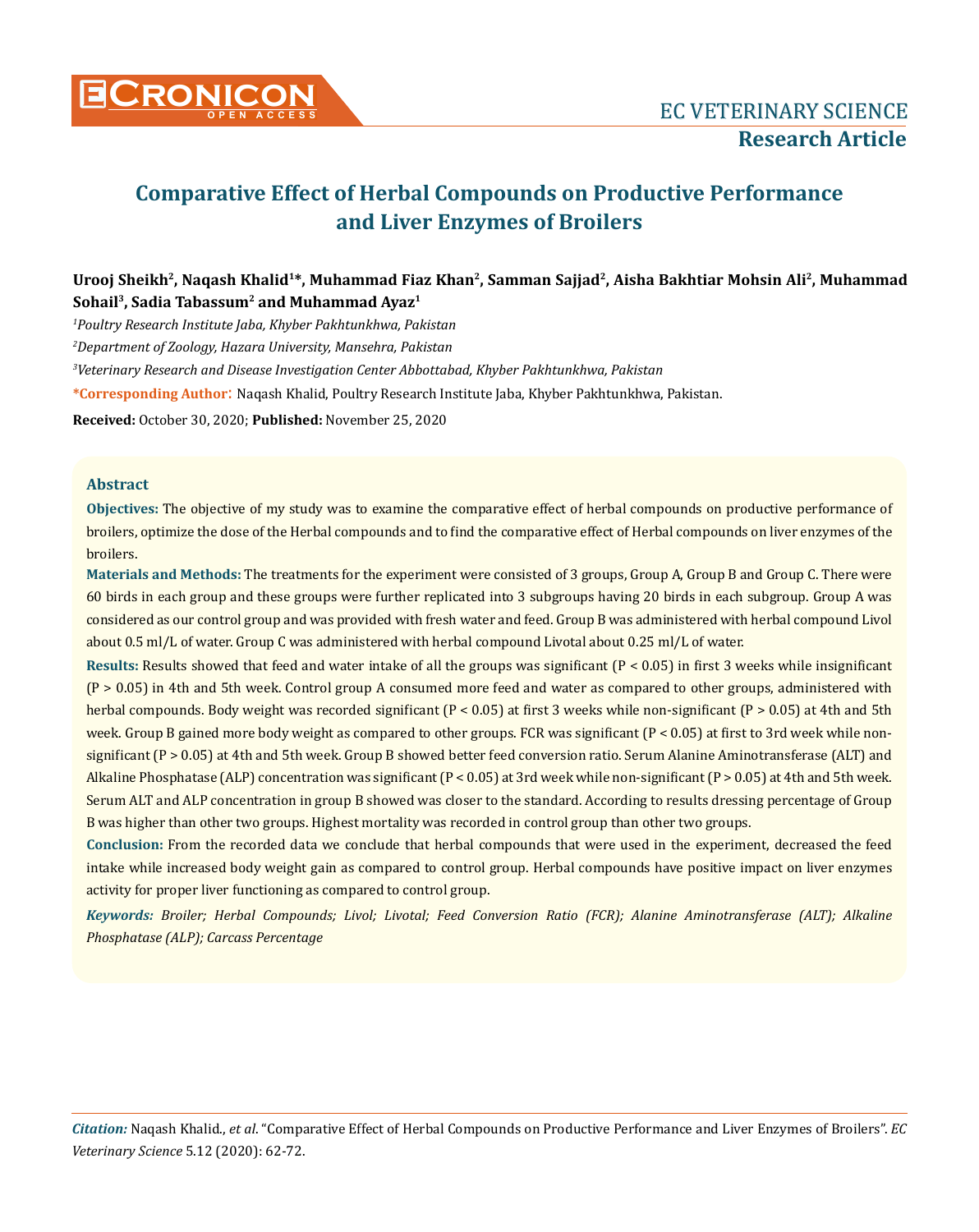#### **Introduction**

Poultry production till 1964 was a household industry in Pakistan. PIA Shaver, in 1964 sets the basis of commercial poultry production through introduction of new and enhanced breeds of layers and broiler chickens and by Lever Brothers with the production of poultry feed on modern scientific ways of poultry feed production. The Government has excluded this sector from sales tax and income tax, and also permitted the export of day old chicks, broilers and table eggs on minimum prices [1]. Present day poultry meat market is commanded exclusively by cost competitiveness, this has been profoundly changed the market into one similarly overwhelmed by cost and quality seriousness [2]. In commercial poultry production, the broiler industry has gained a tremendous growth over the past few decades. The broiler meat is easily available cheaper and desired protein source of animal origin without any religious taboos. Several feeding strategies and formulation have been tried on commercial scale to improve the performance and viability of promoters [3].

The most costly aspect in poultry production is the nutrition, thusly to lessen the expenses of raising, one ought to improve the effectiveness. There is one approach to achieve the best utilization of feed added substances is the use of growth promoters in poultry sustenance. To invigorate development and ensure the wellbeing of poultry and to keep up the greatest potential growth promoters are utilized so that poultry consume less nutrition [4]. Feed added substances are non-nutritive substances utilized in poultry feed including antitoxins, enzymes, antioxidants, pellet binders, antifungal, shaded pigments and flavored agents. Feed added substances are commonly used to improve feed admission and to expand the growth rate in broiler chicken. For a long time feed added substances have been broadly used to build animal performance and in recent times it is used in poultry industry to improve growth, feed proficiency and layers performance [5].

Antibiotic growth promoters (AGP) have made a colossal commitment to the benefit of the poultry business. As of late it has been accounted that the utilization of antibiotic as a growth promoter in chicken has caused some undesirable outcomes. Nowadays, antibiotic safe strains of microbes have expanded the worry about the potential medical issues and food safety is more genuinely considered than earlier, Impressive consideration has been paid to therapeutic herbs as replacement for AGP. Herbs or produces including plant excerpts, essential oils, or the key components of essential oil are among the alternate promoters that are already being used in of now being utilized. There is proof proposing that herbs, spices, and various plant excerpts have appetizing, assimilation stimulating and antimicrobial properties [6]. Limitation on the utilization of antibiotic growth promoters and other therapeutic enhancer in animal diet have opened avenue for the utilization of feed added substances of natural origin such as probiotics, prebiotics, or phytogenic substances, anyway their method of activity isn't particularly in poultry are not completely comprehended and their performance benefits are not yet equivalent with feed anti-toxins . Herbs and spices are presently classified under European Union legislation as flavors and appetizing agents. Plant excerpts are standardize produces and are described in the writings by various activities. Antimicrobial, antiviral antifungal activity, incitement of appetite and emission of endogenous enzymes, advantageous impacts on gastrointestinal issue and respiratory issues, antioxidants and immunostimulating properties of plant substances are just a couple of those reported in humans and animals [7].

The performance and benefit of poultry birds to a great extent relies on improved feed change effectiveness, body weight, nonappearance of maladies and low mortality. Liver is the essential organ in the body answerable for a few significant capacities and any unsettling influence to it prompts terrible performance of the herd. Impaired liver capacities or hypoactive sluggish liver in poultry birds, directly influences indispensable capacities and results in the poor use of feed. These consequences in low efficiency, frequent disease outbreak and poor FCR [8]. Liver is engaged with a few metabolic capacities; any factor that changes its physiology may prompt liver harm, thus influencing the entire body of animals. Biochemical tests are utilized to identify a few liver abnormalities from the norm including necrosis,

*Citation:* Naqash Khalid., *et al*. "Comparative Effect of Herbal Compounds on Productive Performance and Liver Enzymes of Broilers". *EC Veterinary Science* 5.12 (2020): 62-72.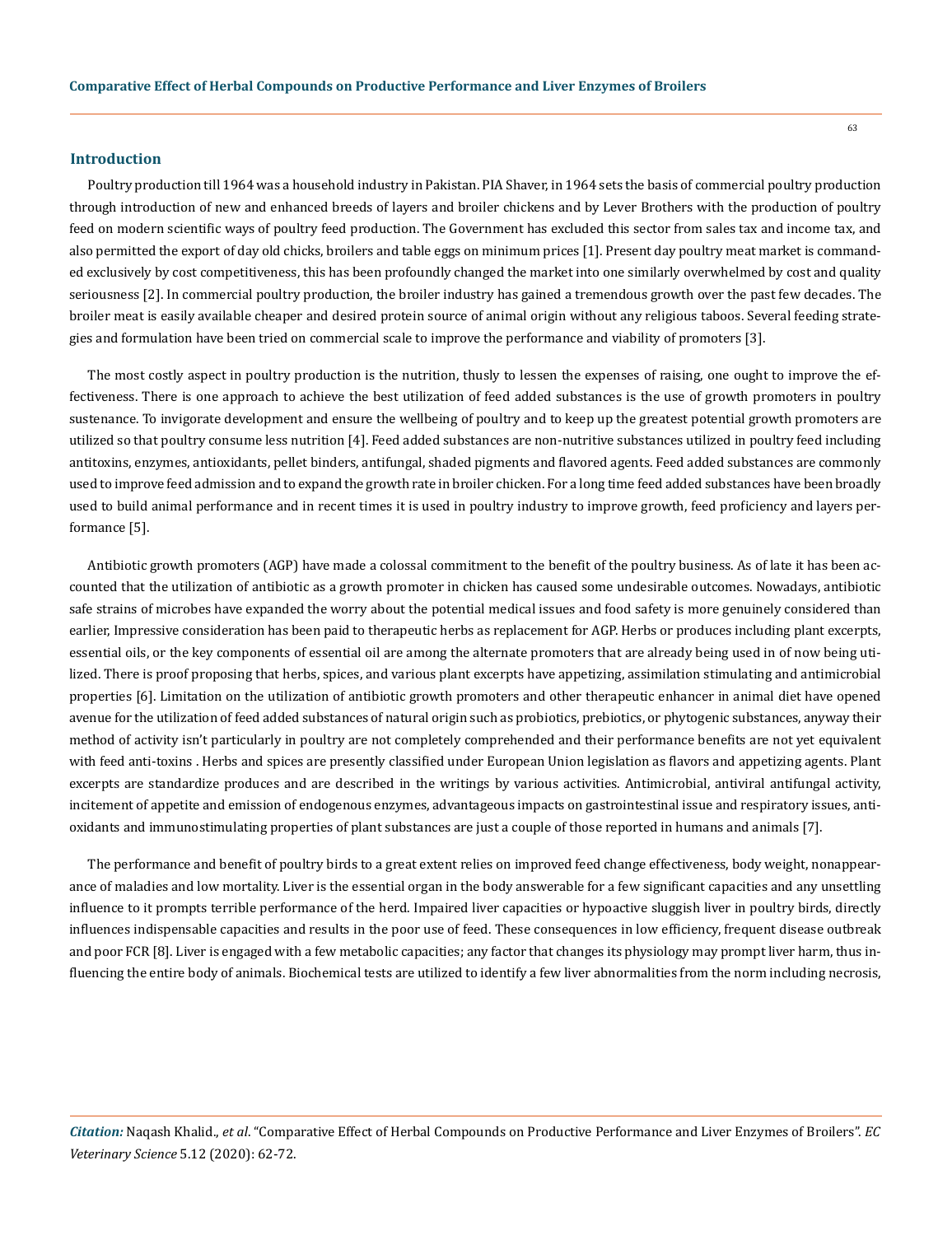## **Comparative Effect of Herbal Compounds on Productive Performance and Liver Enzymes of Broilers**

hepatocyte harm, and change in liver functions. Liver enzymes show increment in the circulatory system when the cells delivering them are harmed. The two principle catalysts used to show liver capacity status are Aspartate aminotransferase (AST) and Alanine aminotransferase (ALT). Histopathology discoveries can likewise be utilized to distinguish liver variations from the norm, in this manner helping ailment determination [9].

Among the currently available poultry feed additives, natural herbal extract and plants are approved due to their described widespread beneficial effects. Based upon this, study will be designed to explore the efficacy of Herbal compounds (Liver Tonics) liquid, polyherbal products in improving the performance of commercial broilers.

## **Purpose of the Study**

The purpose of the experiment is to compare the impact of locally available Herbal Compounds (Liver Tonics) on the basis of growth performance and functioning of liver of the broilers.

#### **Materials and Methods**

#### **Housing management**

The examination was done under controlled environment to assess the relative impact of two locally used herbal compounds (Livol and Livotal) on feed consumption, water intake, weight attain, FCR, liver enzymes and mortality of broilers, at the Poultry Research Institute Jaba. The house was initially cleaned, white washed and properly disinfected. To make the house comfortable, rice husk was utilized as a litter. The litter was utilized at 4 inches deep for every group. Litter turning was rehearsed to limit the gas production in the poultry house. Floor space of 1 square feet per broiler was provided. The temperature of the poultry house was maintained at 95 $\degree$ F in 1<sup>st</sup> week,  $90^{\circ}$ F in the  $2^{\text{nd}}$  week,  $85^{\circ}$ F in third week and  $75^{\circ}$ F after  $3^{\text{rd}}$  week till the end of the experiment. House temperature was measured with digital thermometer. Biosecurity measures were taken into account to prevent the mechanical transmission of infection from out to inside of the poultry house.

Total 180 (cobb-500), day old chicks were bought from the nearby incubation centre for this examination study and kept at Poultry Research Institute Jaba to check the impact of herbal compounds (liver tonics) on feed consumption, water consumption, weight gain, FCR, liver enzymes and mortality of broilers. Weight of the chicks was taken on arrival day and randomly distributed into 3 groups. The treatments for the experiment were consisted of 3 groups, group A, group B and group C. Each group contains 60 birds and were further replicated into three subgroups (Replicates) having 20 birds in each subgroup. All the groups were given the same dietary and management conditions. The two herbal compounds (Liver tonics) Livol and Livotal were given through drinking water as per their recommended dose on the following pattern throughout the experiment period.

#### **Study design**

- **Group A:** Control (fresh water).
- • **Group B:** HC (Livol) 0.5 ml/L of water.
- **Group C:** HC (Livotal) 0.25 ml/L of water.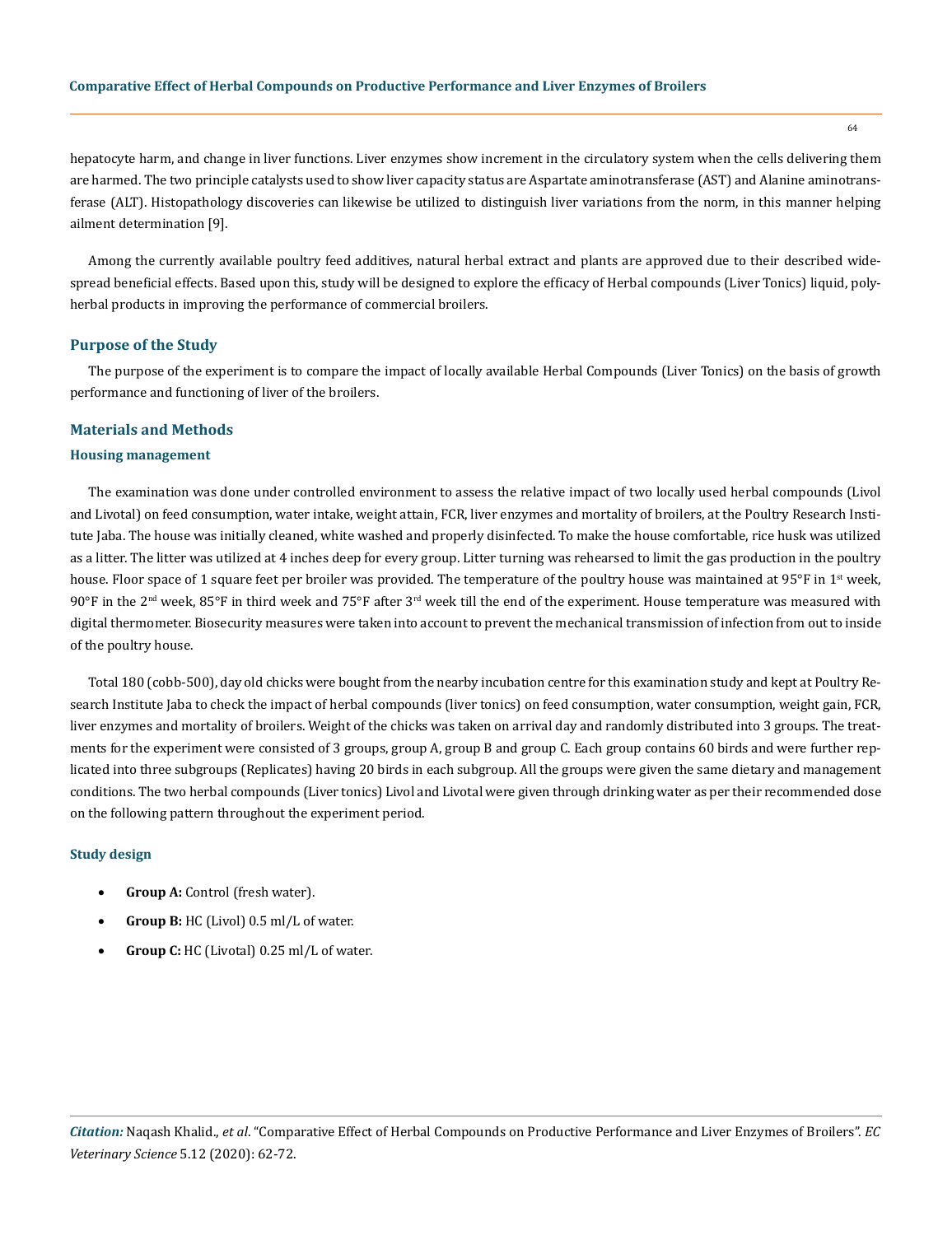|            | <b>Group A (Control)</b> | <b>Group B (Treatment I)</b> | <b>Group C (Treatment-II)</b> |
|------------|--------------------------|------------------------------|-------------------------------|
| Subgroup 1 | 20                       | 20                           |                               |
| Subgroup 2 | 20                       | 20                           | 20                            |
| Subgroup 3 | 20                       | 20                           | 20                            |
| Total      | 60                       |                              | 60                            |

*Table 1: Study design of the different groups and sub-groups for examination period.*

#### **Measurements**

The feed and water were *ad-libitum* given two times in a day to the broilers and refused feed and water was collected from feeders and drinkers of all the groups and weighted to get the final consumption of feed and water per chick. From each subgroup, all the birds were randomly selected and weekly body weight was recorded using electronic weighing balance machine. Calculation of FCR was done on devoured feed by the normal bird for accomplishing one kg live body weight. Calculation of FCR was done on basis of consumed feed by broiler chicken for achieving 1 kg weight. Random selection of 6 chicks per group was selected for blood collection through wing vein on day 21, 28 and day 35. Blood samples were collected in clean plastic vacutainer (BD, Germany) clot activator tubes. Within 30 minutes after collection, centrifugation of blood samples was done at 2500rpm for the time of 15 minutes. Supernatant fluid was serum, separated through sterile pipette in sterile serum collection tubes, and was send to Veterinary Research and Diagnostic Center (VRDC) Abbottabad for the analysis of liver enzymes called Alkaline aminotransferase (ALT) and Alkaline Phosphatase (ALP) via automated biochemical analyzer. At the end of trial period, broilers from every group were weighed first and then slaughtered. Carcass weight after dressing was taken into account and calculated its percentage of dressing by using the formula below:

Dressing  $(\%)$  = Total weight of carcass  $(kg) \times 100$ 

Live body weight (kg)

Mortality was calculated for each group and was taken into account separately for every group. Percentage of mortality was calculated according to given formula:

Mortality (%) = Total number of broiler died  $(\#) \times 100$ 

Total number of broiler reared (#)

## **Statistical analysis**

Collected data was analyzed statistically by Gomez and Gomez (2000) methods, through ANOVA. By using complete randomized design (CRD), analysis of variance was done and was computed to check the significance and insignificance among the treatment groups by using JMP software [10].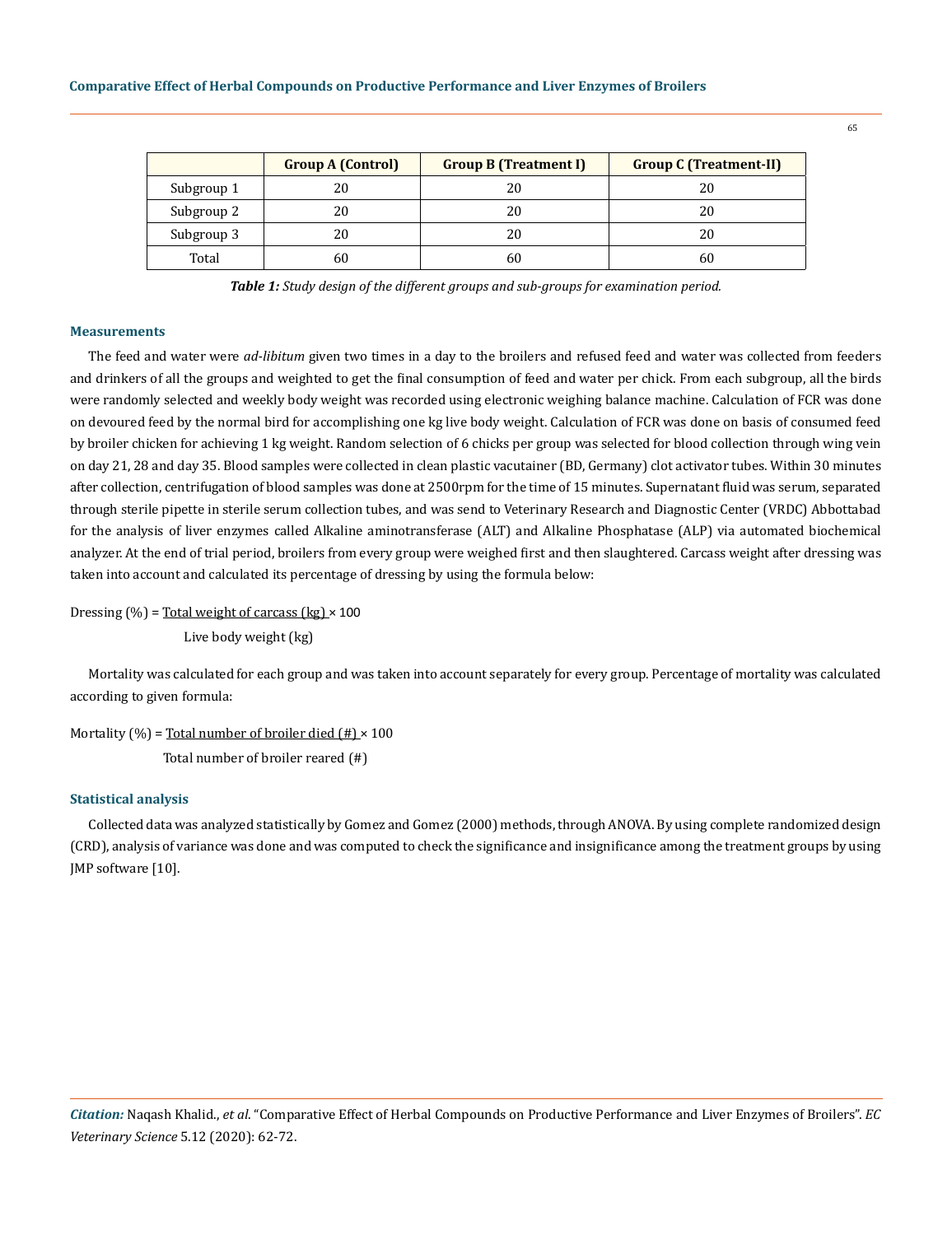#### **Results**

#### **Feed intake (g/bird)**

Feed intake of all the three groups of the experiment was recorded on weekly basis and the results shows that feed intake was significant (P < 0.05) till 2<sup>nd</sup> week of the experiment. From 3<sup>rd</sup> week to the 5<sup>th</sup> week of the study, the increase in feed intake among the groups was non-significant ( $P > 0.05$ ) as shown in table 2.

| <b>Week</b>     | <b>Group A</b>  | <b>Group B</b>  | <b>Group C</b>  | P value     |
|-----------------|-----------------|-----------------|-----------------|-------------|
| 1 <sup>st</sup> | $128 \pm 3.74$  | $127 \pm 3.74$  | $128 \pm 2.94$  | ${}_{0.05}$ |
| 2 <sub>nd</sub> | $349 \pm 4.32$  | $332 \pm 5.35$  | $324 \pm 5.71$  | ${}_{0.05}$ |
| 2rd             | $622 \pm 7.48$  | $608 \pm 4.54$  | $617 \pm 4.32$  | > 0.05      |
| 4 <sup>th</sup> | $821 \pm 1.63$  | $818 \pm 5.71$  | $819 \pm 4.54$  | > 0.05      |
| 5 <sup>th</sup> | $1117 \pm 7.11$ | $1095 \pm 6.48$ | $1104 \pm 8.28$ | > 0.05      |

*Table 2: Effect of herbal compounds on food intake (g/bird) of birds during examination period in different groups.*

#### **Water intake (ml/bird)**

Water intake of all the three experimental groups was recorded weekly. Results shows that water intake of the birds was significant  $(P < 0.05)$  in 1<sup>st</sup> and 2<sup>nd</sup> weeks while in week 3<sup>rd</sup>, 4<sup>th</sup> and 5<sup>th</sup>, increase in water intake of the birds was non-significant  $(P > 0.05)$  as shown in the table 3.

| <b>Week</b>     | <b>Group A</b>   | <b>Group B</b>  | <b>Group C</b>  | P value     |
|-----------------|------------------|-----------------|-----------------|-------------|
| 1 <sup>st</sup> | $256 \pm 4.55$   | $252 \pm 5.10$  | $259 \pm 3.26$  | ${}_{0.05}$ |
| 2 <sub>nd</sub> | $697 \pm 7.12$   | $659 \pm 3.55$  | $645 \pm 15.12$ | ${}_{0.05}$ |
| 2rd             | $1244 \pm 14.97$ | $1218 \pm 9.42$ | $1227 \pm 7.11$ | > 0.05      |
| 4 <sup>th</sup> | $1645 \pm 8.04$  | $1645 \pm 6.97$ | $1643 \pm 5.89$ | > 0.05      |
| ςth             | $2223 \pm 7.48$  | $2204 \pm 6.68$ | $2218 \pm 5.54$ | > 0.05      |

*Table 3: Effect of herbal compounds on water intake (ml/bird) of birds during examination period in various groups.*

## **Total body weight (g/bird)**

Total body weight gain of all the three experimental groups was recorded on weekly basis and presented in the table. Results indicated that the total body weight of the birds was significant (P < 0.05) from day 0 to 2<sup>nd</sup> week while in week 3<sup>rd</sup>, 4<sup>th</sup> and 5<sup>th</sup> the total body weight was non-significant ( $P > 0.05$ ) as shown in table 4.

#### **Weight gain (g/bird)**

Weight gain of all the three experimental groups was recorded on weekly basis and presented in table. Recorded result shows that weight gain of the birds was significant ( $P < 0.05$ ) in first two weeks while there is a non-significant difference ( $P > 0.05$ ) in increase of weight gain among the birds in  $3<sup>rd</sup>$ ,  $4<sup>th</sup>$  and  $5<sup>th</sup>$  week, as shown in table 5.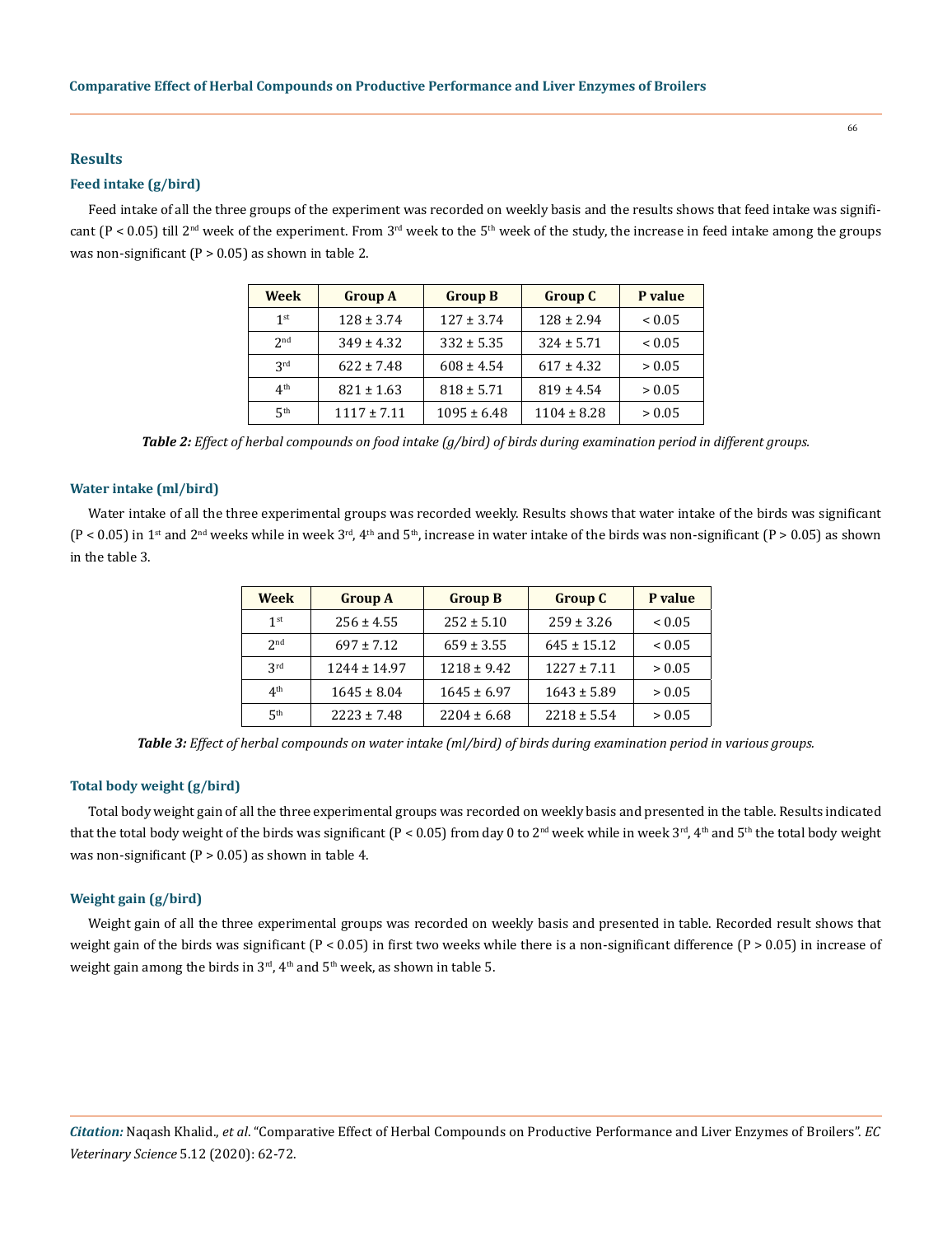## **Comparative Effect of Herbal Compounds on Productive Performance and Liver Enzymes of Broilers**

| Week            | <b>Group A</b>  | <b>Group B</b>  | <b>Group C</b>   | P value     |
|-----------------|-----------------|-----------------|------------------|-------------|
| 0               | $44 \pm 0.817$  | $44 \pm 0.817$  | $44 \pm 0.817$   | ${}_{0.05}$ |
| 1 <sup>st</sup> | $189 \pm 5.35$  | $201 \pm 8.60$  | $197 \pm 3.70$   | ${}_{0.05}$ |
| 2 <sub>nd</sub> | $493 \pm 6.16$  | $524 \pm 8.29$  | $517 \pm 8.04$   | ${}_{0.05}$ |
| 2rd             | $898 \pm 8.60$  | $942 \pm 10.03$ | $932 \pm 9.90$   | > 0.05      |
| 4 <sup>th</sup> | $1513 \pm 7.87$ | $1566 \pm 3.74$ | $1554 \pm 8.04$  | > 0.05      |
| 5 <sup>th</sup> | $2151 \pm 8.64$ | $2219 \pm 6.16$ | $2203 \pm 12.32$ | > 0.05      |

*Table 4: Effect of herbal compounds on total body weight (g/bird) of birds during the examination period in various groups.*

| Week            | <b>Group A</b>  | <b>Group B</b> | <b>Group C</b>  | P value     |
|-----------------|-----------------|----------------|-----------------|-------------|
| 1 <sup>st</sup> | $145 \pm 4.90$  | $157 \pm 8.98$ | $153 \pm 4.08$  | ${}_{0.05}$ |
| 2 <sub>nd</sub> | $304 \pm 6.98$  | $323 \pm 6.53$ | $320 \pm 4.97$  | ${}_{0.05}$ |
| 3 <sup>rd</sup> | $405 \pm 2.82$  | $418 \pm 5.19$ | $415 \pm 16.08$ | > 0.05      |
| 4 <sup>th</sup> | $615 \pm 11.22$ | $624 \pm 9.41$ | $622 \pm 14.99$ | > 0.05      |
| 5 <sup>th</sup> | $638 \pm 5.71$  | $653 \pm 5.65$ | $649 \pm 7.78$  | > 0.05      |

*Table 5: Effect of herbal compounds on weight gain (g/bird) of birds during the examination period in various groups.*

## **Feed conversion ratio**

Feed conversion ratio (FCR) of all the three experimental groups were recorded on weekly basis and presented in the form of table. Results shows that FCR of the birds in 1<sup>st</sup> and 2<sup>nd</sup> week was significant (P < 0.05) while in 3<sup>rd</sup>, 4<sup>th</sup> and 5<sup>th</sup> week the feed conversion rate was non-significant ( $P > 0.05$ ) as shown in table 6.

| Week            | <b>Group A</b>   | <b>Group B</b>   | <b>Group C</b>   | P value     |
|-----------------|------------------|------------------|------------------|-------------|
| 1 <sup>st</sup> | $0.88 \pm 0.033$ | $0.82 \pm 0.067$ | $0.84 \pm 0.023$ | ${}_{0.05}$ |
| 2 <sub>nd</sub> | $1.15 \pm 0.036$ | $1.03 \pm 0.033$ | $1.02 \pm 0.038$ | ${}_{0.05}$ |
| 2rd             | $1.54 \pm 0.034$ | $1.46 \pm 0.014$ | $1.49 \pm 0.056$ | > 0.05      |
| 4 <sup>th</sup> | $1.34 \pm 0.021$ | $1.31 \pm 1.313$ | $1.31 \pm 1.323$ | > 0.05      |
| 5 <sup>th</sup> | $1.76 \pm 0.024$ | $1.68 \pm 0.008$ | $1.70 \pm 0.030$ | > 0.05      |

*Table 6: Effect of herbal compounds on food conversion rate of birds during the examination period in various groups.*

#### **Liver functioning test**

## **Alanine aminotransferase (ALT) (µ/L)**

Serum ALT concentration was recorded on day 21<sup>st</sup>, 28<sup>th</sup> and 35<sup>th</sup> and presented in the table. Recorded results shows that in 3<sup>rd</sup> week of the experiment, ALT concentration was significant ( $P < 0.05$ ) among the groups while it was non-significant ( $P > 0.05$ ) in  $4<sup>th</sup>$  and  $5<sup>th</sup>$  week as shown in the table 7.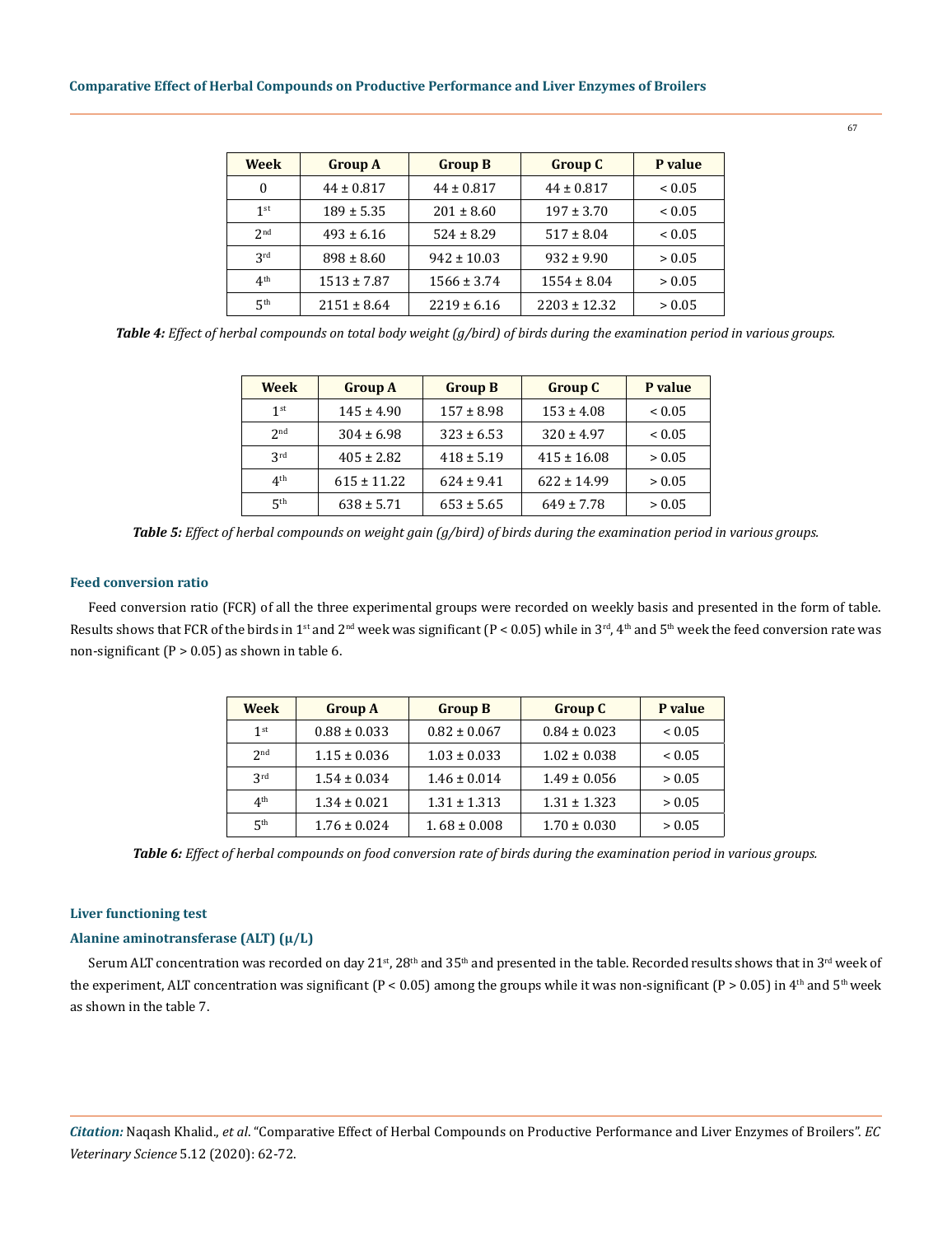| Week            | <b>Group A</b>  | <b>Group B</b>  | <b>Group C</b>  | P value    |
|-----------------|-----------------|-----------------|-----------------|------------|
| 2rd             | $2.15 \pm 0.01$ | $2.07 \pm 0.01$ | $2.08 \pm 0.01$ | ${}< 0.05$ |
| 4 <sup>th</sup> | $2.19 \pm 0.02$ | $2.09 \pm 2.09$ | $2.09 \pm 0.02$ | > 0.05     |
| 5 <sup>th</sup> | $2.23 \pm 0.02$ | $2.13 \pm 0.02$ | $2.14 \pm 0.02$ | > 0.05     |

*Table 7: Effect of herbal compounds on serum ALT concentration (µ/L) of birds during the examination period in various groups.*

## **Alkaline phosphatase (ALP) (µ/L)**

Serum ALP concentration was recorded on day 21<sup>st</sup>, 28<sup>th</sup> and 35<sup>th</sup> day and presented in the table. Recorded results shows that in 3<sup>rd</sup> week result, the ALP concentration was significant ( $P < 0.05$ ) while it was non-significant ( $P > 0.05$ ) among the groups in 4<sup>th</sup> and 5<sup>th</sup> week of experiment as shown in the table 8.

| <b>Book</b>     | <b>Group A</b>   | <b>Group B</b>   | <b>Group C</b>  | P value     |
|-----------------|------------------|------------------|-----------------|-------------|
| $1$ st          | $2136 \pm 8.60$  | $2226 \pm 19.02$ | $2218 \pm 8.60$ | ${}_{0.05}$ |
| 2 <sub>nd</sub> | $1817 \pm 11.86$ | $2025 \pm 7.35$  | $2021 \pm 9.09$ | > 0.05      |
| 2rd             | $1584 \pm 9.27$  | $1904 \pm 6.69$  | $1896 \pm 8.54$ | > 0.05      |

*Table 8: Effect of herbal compounds on serum ALP concentration (µ/L) of birds during the examination period in various groups.*

#### **Dressing percentage**

Dressing percentage of the all the three group of experiment was recorded on day 35<sup>th</sup> and presented in the table. Result shows that the dressing percentage of Group B was higher than Group A and C as shown in table 9.

| <b>Group A</b>  | <b>Group B</b>     | <b>Group C</b>     |
|-----------------|--------------------|--------------------|
| $66 \pm 0.0117$ | $67.48 \pm 0.0008$ | $67.32 \pm 0.0016$ |

*Table 9: Dressing percentage (%) of birds in different groups on day 35th of experiment.*

## **Total mortality**

Mortality of all the birds was recorded on daily basis and presented in the table. There was highest mortality recorded in the group A while similar mortality percentage was recorded in group B and group C throughout the experiment as shown in the table 10.

| <b>Week</b>     | <b>Group A</b> | <b>Group B</b> | <b>Group C</b> |
|-----------------|----------------|----------------|----------------|
| 1 <sup>st</sup> |                |                |                |
| 2 <sub>nd</sub> |                |                |                |
| 3 <sup>rd</sup> |                |                |                |
| 4 <sup>th</sup> | 2              |                |                |
| ςth             |                |                |                |
| Percentage      | 6.67%          | 1.67%          | 1.67%          |

*Table 10: Total mortality of birds during the examination period in various groups.*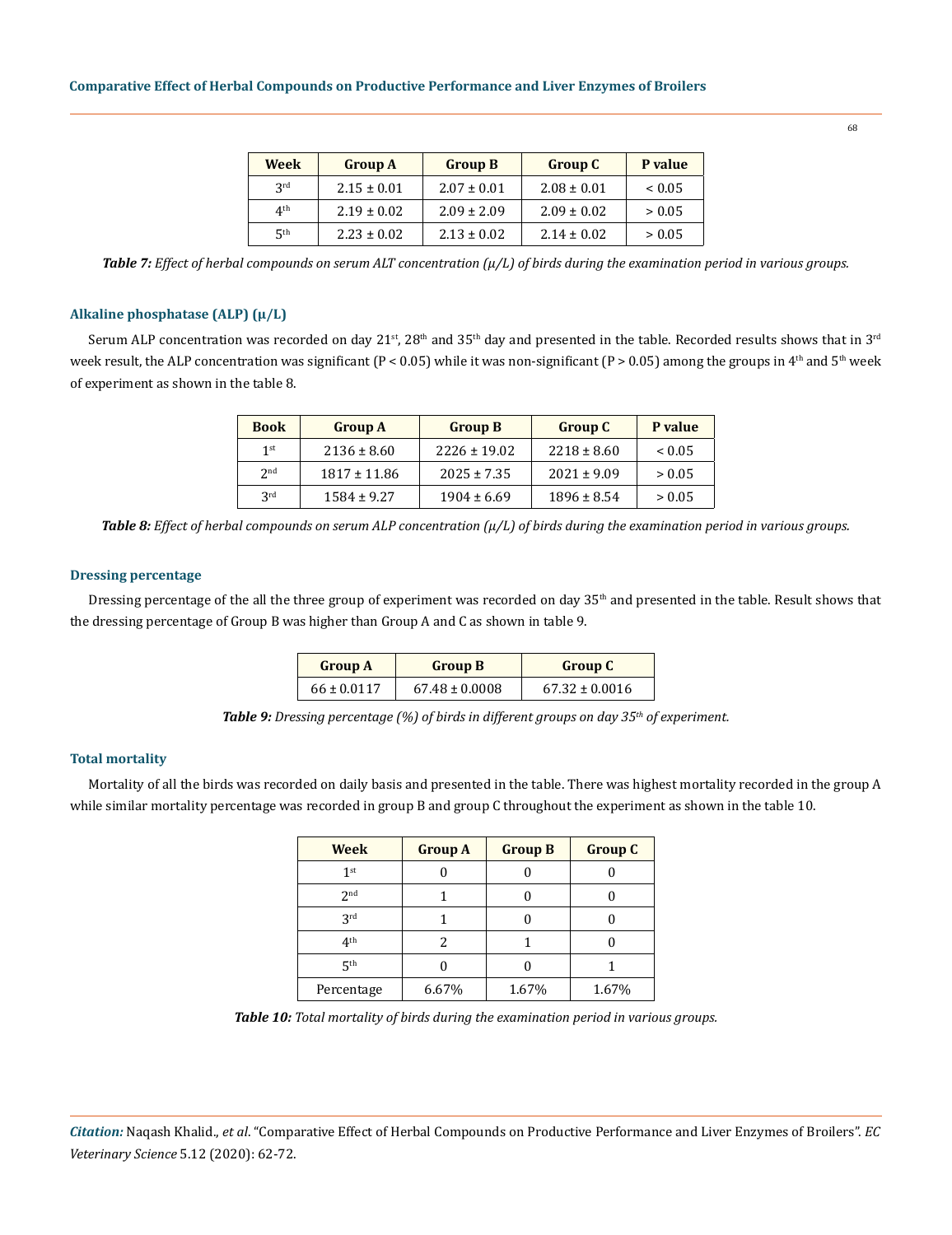#### **Discussion**

Our present study showed that the feed intake of the control group A after five weeks of age is higher as compare to group B (administered herbal compound Livol) and C (administered herbal compound Livotal). Our results proved that herbal compounds have no effect on feed consumption in broilers which are correlated with the study of [11] which uncovered that the supplementation of natural meds Arsilvon super, Bedgen 40 and Hepa-fix grills uncovered non-critical impact on feed utilization of ovens. The after effects of this investigation are good with the discoveries of [12] who didn't uncovered any noteworthy improvement in feed utilization because of dietary incorporation of *Moringa oleifera* leaf supper in oven diet when contrasted and those took care of diet with no supplementation. These outcomes are comparative with results of [13] who announced that by the supplementation of ginger, *Moringa oleifera* and garlic there was no huge contrast in the feed utilization of the oven among the various medications.

Mean body weight gain of treated group B (administered Livol) after 5 weeks of age was significantly (P = 0.05) higher than the control group A. The results of body weight gain of the present study are well in confirmation with those reported [14] that the supplementation of home grown items improve development rate in grills. [14] additionally detailed improvement in weight increase of oven chicks contrasted with control bunch by including Livifitvet convergence of liver energizers in improving gut work, supplement digestion and usage [15].

Results of our present study reveal that group B (administered herbal compound Livol) attains the maximum body weight i.e. (1566 gm) followed by group C (administered herbal compound Livotal) (1554 gm), than untreated control group A (1513 gm) after 5 weeks. These results are completely aligned with the study of [16] that is the results of his study reveals that feed intake and body weight gain in the control group was significantly lower (P < 0.05) as compared to two treatments Superliv DS treated group II had the maximum final body weight gain of 1614 gm followed by Xliv pro (1589) than untreated control group (1492) after 6 weeks Superliv DS and Xliv pro treatment groups had significantly (P < 0.05) better feed utilization in comparison to control group indicating efficacy.

Our present study shows that the Group B that is administered with herbal compounds Livol shows the best FCR. On the basis of total weight gain and feed consumption, the value of feed to gain rates were calculated. The mean FCR of treated Group B (1.68) was significantly lower than control group (1.76), mean FCR values noted from the table reveal the efficacy of supplementary herbal liver tonics in improving the feed utilization. The results of our present study are in concomitance with those reported by [17].

Information of liver compounds demonstrates that utilization of home grown and engineered items secured the liver capacity as clear by standardization of ALT and ALP chemicals level. It tends to be inferred that polyherbal plan Repchol can supplant manufactured mixes (development advertiser) as clear by the practically identical hypocholesterolaemia impact and nonattendance of greasy liver in treated gathering. The financial effect examination likewise uncovered that the winged animal took care of polyherbal definition recorded higher net returns when contrasted and control just as manufactured choline in clusein. Supplementation is both manufactured and polyherbal detailing brought about in general improvement of grill execution economy, supplement balance. Our outcomes are associated with the consequences of [18] as indicated by them Turmeric fundamentally diminished serum antacid phosphatase (ALP) of the chickens at 21 days old enough (P < 0.05). Diminishing impact of ALP by turmeric right now like those of Hossain., *et al*. 2012 Snowcapped Mountain is delicate marker of liver harm [19] in hepatitis; hepatocytes begin to kick the bucket because of liver harm and along these lines ALP fixation in the bile pipes increments. Fundamental oils present in turmeric [20] are known to build bile stream and bile discharge, so these

*Citation:* Naqash Khalid., *et al*. "Comparative Effect of Herbal Compounds on Productive Performance and Liver Enzymes of Broilers". *EC Veterinary Science* 5.12 (2020): 62-72.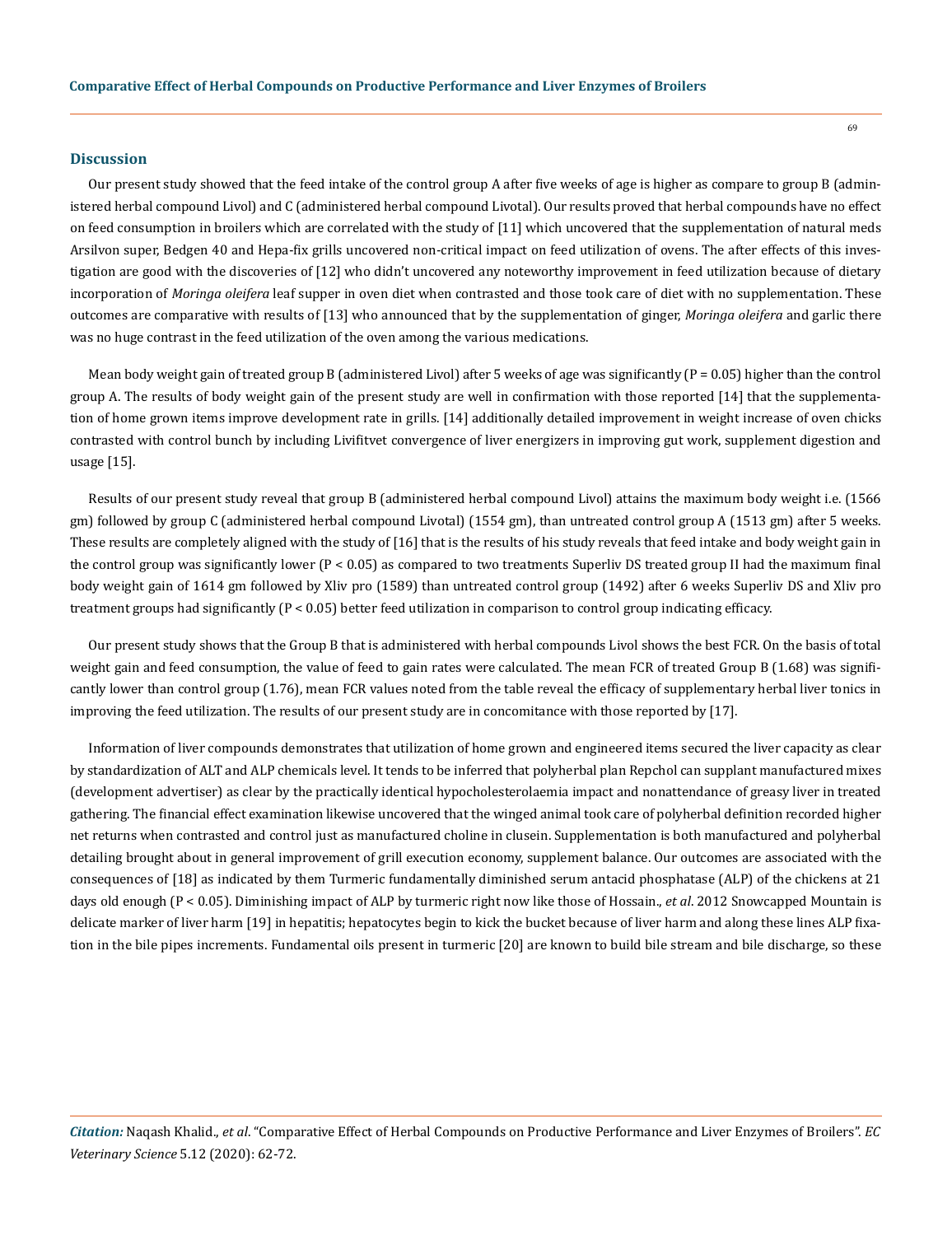two collaborating systems may give some constructive outcomes of turmeric on hepatitis and a reaction to restrain the collection of ALP in the bile pipes [20]. Turmeric additionally essentially expanded AST of the chickens at 21 and 42 days old enough (P < 0.05). Moderate increment in AST and ordinary LDH might be because of an intense skeletal or heart solid injury 2 or 4 days prior or because of hepatic injury [9]. Turmeric essentially changed ALT of the chickens at 21 and 42 days old enough (P < 0.05) [21]. Liver as a central organ in avian digestion is vulnerable to dietary modifications. Serum ALT and AST low movement are typically deciphered as acceptable liver wellbeing and usefulness [22]. Live cell harms brought about by metabolic weight and hypertension facilitate the freedom of these cell catalysts into the serum. As the aftereffects of the present examination appeared, utilizing high vitality diets to fulfill the grill's vitality need caused liver harms, wonders which happen oftentimes with business oven rush to encourage the development rate and abbreviate the raising time frame. Right now, hepatic harm exhibited by expanded compound action saw in the flying creatures benefited from moderate vitality counts calories. Taking care of diets with high vitality raised action of circulatory AST and GGT [23], which could be credited to hepatic biliary harm brought about by fat aggregation. Conversely with our outcomes, [22] discovered raised serum AST action in the feathered creatures benefited from a high-vitality diet contrasted with those got low vitality counts calories [24].

In our results, mortality in control group A was comparatively higher as compared to the groups (B and C) that are treated with herbal compounds Livol and Livotal respectively. The mortality percentage in group A is 6.67 while in group B and C, the mortality percentage is 1.67. Mortality results are closely related with the results of [16] (B gathering) in which mortality rate was nearly lower in bunches treated with home grown mixes 4.27% and 6% in bunch B and C when contrasted with untreated benchmark group 8.8%. In this way the bearableness in the treated gathering was higher and furthermore benefit was joined. Since 3 - 4% more grills were ready to move at promoting age [16] toward the finish of investigation our outcomes were gotten by assessing cadaver and meat nature of the considerable number of gatherings with home grown mixes, at that point we inferred that among all the gatherings, Group B (regulated Livol) has higher dressing rate. These outcomes are in concomitance with the investigation of [25] that 2 gatherings that were treated with home grown mixes shows the higher dressing rate when the assessment of corpse and meat quality parameters on butchered delegate winged creatures uncovered the both treatment bunches had higher dressed and killed rate, 3 - 6 percent progressively palatable meat yield as contrast with control gathering [16].

#### **Conclusion**

On the basis of obtained results, it was concluded that the Herbal compound Livol supplementation had improves the productive performance. It was further concluded that the Herbal compound Livol had positive effects on liver functioning.

## **Author's Contribution**

Urooj Sheikh conducted the research, collection of data and write-up to fulfill the requirement of degree of Master of Philosophy. Naqash Khalid contributed in the study designing, supervised the research work as co-supervisor, helped in each step of data collection, proper presentation and interpretation of the results and also helped in write up of the research article. Fiaz Khan supervised the study designing and helped in data collection and data analysis. Ayaz Khan provided a platform for financial support, helped and guide in study designing, data collection and laboratory analysis. Samman Sajjad helped in data collection. Sadia Tabassum helped in statical analysis and interpretation. Yasir Amin helps in data collection. Mohsin Ali contributed in management of the research chicks. Muhammad Sohail helps in laboratory analysis and results.

## **Conflict of Interest**

The authors declared no conflict of interest.

### **Acknowledgements**

The authors highly acknowledge the financial support provided by Poultry Research Institute Jaba, Mansehra to conduct this research.

*Citation:* Naqash Khalid., *et al*. "Comparative Effect of Herbal Compounds on Productive Performance and Liver Enzymes of Broilers". *EC Veterinary Science* 5.12 (2020): 62-72.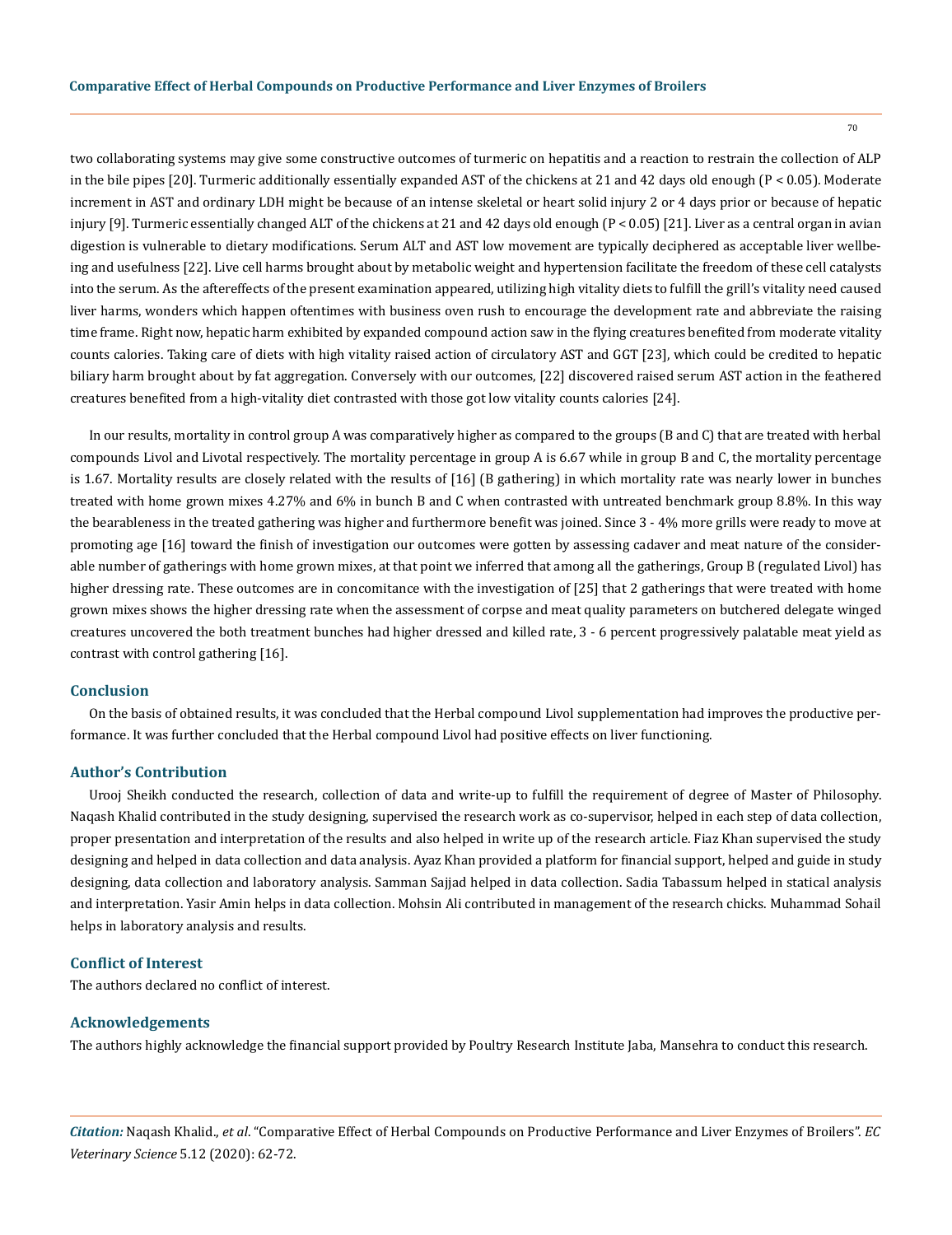## **Bibliography**

- 1. [A Abedullah and K Bukhsh. "Issues and economics of poultry production: A case study of Faisalabad, Pakistan".](https://agris.fao.org/agris-search/search.do?recordID=PK2007000927) *Pakistan Veterinary Journal* [27.1 \(2007\): 25-28.](https://agris.fao.org/agris-search/search.do?recordID=PK2007000927)
- 2. S Bogosavljević-Bošković., *et al.* ["Broiler rearing systems: a review of major fattening results and meat quality traits".](https://www.cambridge.org/core/journals/world-s-poultry-science-journal/article/broiler-rearing-systems-a-review-of-major-fattening-results-and-meat-quality-traits/9F9B98C9AFA0601C2DFA1EA4EF328962) *World's Poultry Science Journal* [68.2 \(2012\): 217-228.](https://www.cambridge.org/core/journals/world-s-poultry-science-journal/article/broiler-rearing-systems-a-review-of-major-fattening-results-and-meat-quality-traits/9F9B98C9AFA0601C2DFA1EA4EF328962)
- 3. A Kansal., *et al.* ["Effect of dietary supplementation of Garlic on the Haematobiochemical parameters and performance of broiler](https://www.researchgate.net/publication/320162817_Effect_of_Dietary_Supplementation_of_Garlic_on_the_Haemato-biochemical_Parameters_and_Performance_of_Broiler_Chickens)  chickens". *[International Journal of Live stock Research](https://www.researchgate.net/publication/320162817_Effect_of_Dietary_Supplementation_of_Garlic_on_the_Haemato-biochemical_Parameters_and_Performance_of_Broiler_Chickens)* 7.10 (10): (2017): 2277-1964.
- 4. U Gadde., *et al.* ["Alternatives to antibiotics for maximizing growth performance and feed efficiency in poultry: a review".](https://pubmed.ncbi.nlm.nih.gov/28485263/) *Animal [Health Research Reviews](https://pubmed.ncbi.nlm.nih.gov/28485263/)* 18.1 (2017): 26-45.
- 5. H Elagib., *et al.* "Effect of dietary garlic (*Allium sativum*[\) supplementation as feed additive on broiler performance and blood profile".](https://www.researchgate.net/publication/311627478_Effect_of_Dietary_Garlic_Allium_sativum_Supplementation_as_Feed_Additive_on_Broiler_Performance_and_Blood_Profile)  *[Journal of Animal Science Advances](https://www.researchgate.net/publication/311627478_Effect_of_Dietary_Garlic_Allium_sativum_Supplementation_as_Feed_Additive_on_Broiler_Performance_and_Blood_Profile)* 3.2 (2013): 58-64.
- 6. SD Sharifi., *et al.* ["The effect of four medicinal plants on the performance, blood biochemical traits and ileal microflora of broiler](http://intranet.vef.hr/vetarhiv/papers/2013-83-1-8.pdf)  chicks". *Veterinarski Arhiv* [83.1 \(2013\): 69-80.](http://intranet.vef.hr/vetarhiv/papers/2013-83-1-8.pdf)
- 7. D Jamroz., *et al.* ["The influence of phytogenic extracts on performance, nutrient digestibility, carcass characteristics, and gut micro](http://www.jafs.com.pl/The-in-uence-of-phytogenic-extracts-on-performance-nnutrient-digestibility-carcass-characteristics-nand-gut-microbial-status-in-broiler-chickens,67752,0,2.html)bial status in broiler chickens". *[Journal of Animal and Feed Sciences](http://www.jafs.com.pl/The-in-uence-of-phytogenic-extracts-on-performance-nnutrient-digestibility-carcass-characteristics-nand-gut-microbial-status-in-broiler-chickens,67752,0,2.html)* 12.3 (2003): 583-596.
- 8. N Gupta., *et al.* ["Effect of herbal liver stimulant on the performance of broiler chicks".](https://www.cabdirect.org/cabdirect/abstract/20173159172) *Environment and Ecology* 35.2B (2017): 1194- [1200.](https://www.cabdirect.org/cabdirect/abstract/20173159172)
- 9. TM Rocha., *et al.* ["Liver function and bacteriology of organs in broiler inoculated with nalidixic acid-resistant Salmonella Typhimuri](https://www.tandfonline.com/doi/full/10.4081/ijas.2013.e55)um and treated with organic acids". *[Italian Journal of Animal Science](https://www.tandfonline.com/doi/full/10.4081/ijas.2013.e55)* 12.3 (2013): e55.
- 10. S Gullu., *et al.* ["Effects of levothyroxine treatment on biochemical and hemostasis parameters in patients with hypothyroidism".](https://eje.bioscientifica.com/view/journals/eje/152/3/1520355.xml) *Euro[pean Journal of Endocrinology](https://eje.bioscientifica.com/view/journals/eje/152/3/1520355.xml)* 15.3 (2005): 355-361.
- 11. SH Qamar., *et al.* ["Effect of herbal medicine supplementations \(Arsilvon Super, Bedgen40 and Hepa-cure Herbal Medicines\) on growth](https://www.semanticscholar.org/paper/Effect-of-Herbal-Medicine-Supplementations-Super%2C-Qamar-Haq/9882d9c3a7c60ca98deb000e881a6da33ef3704f)  [performance, immunity and haematological profile in broilers".](https://www.semanticscholar.org/paper/Effect-of-Herbal-Medicine-Supplementations-Super%2C-Qamar-Haq/9882d9c3a7c60ca98deb000e881a6da33ef3704f) *Advances in Zoology and Botany* 3 (2015): 17-23.
- 12. [O Banjo. "Growth and performance as affected by inclusion of](https://www.iiste.org/Journals/index.php/JBAH/article/view/3038) *Moringa oleifera* leaf meal in broiler chicks diet 2.9 (2012): 35-38.
- 13. C Gadzirayi., *et al.* ["Performance of broiler chickens fed on mature Moringa oleifera leaf meal as a protein supplement to soyabean](https://www.researchgate.net/publication/230838077_Performance_of_Broiler_Chickens_Fed_on_Mature_Moringa_oleifera_Leaf_Meal_as_a_Protein_Supplement_to_Soyabean_Meal)  meal". *[International Journal of Poultry Science](https://www.researchgate.net/publication/230838077_Performance_of_Broiler_Chickens_Fed_on_Mature_Moringa_oleifera_Leaf_Meal_as_a_Protein_Supplement_to_Soyabean_Meal)* 11.1 (2012): 5-10.
- 14. V Singh., *et al.* ["Effect of dietary supplementation of polyherbal liver stimulant on growth performance and nutrient utilization in](https://www.researchgate.net/publication/264839366_Effect_of_dietary_supplementation_of_polyherbal_liver_stimulant_on_growth_performance_and_nutrient_utilization_in_broiler_chicken)  broiler chicken". *[Veterinary World](https://www.researchgate.net/publication/264839366_Effect_of_dietary_supplementation_of_polyherbal_liver_stimulant_on_growth_performance_and_nutrient_utilization_in_broiler_chicken)* 2.9 (2009).